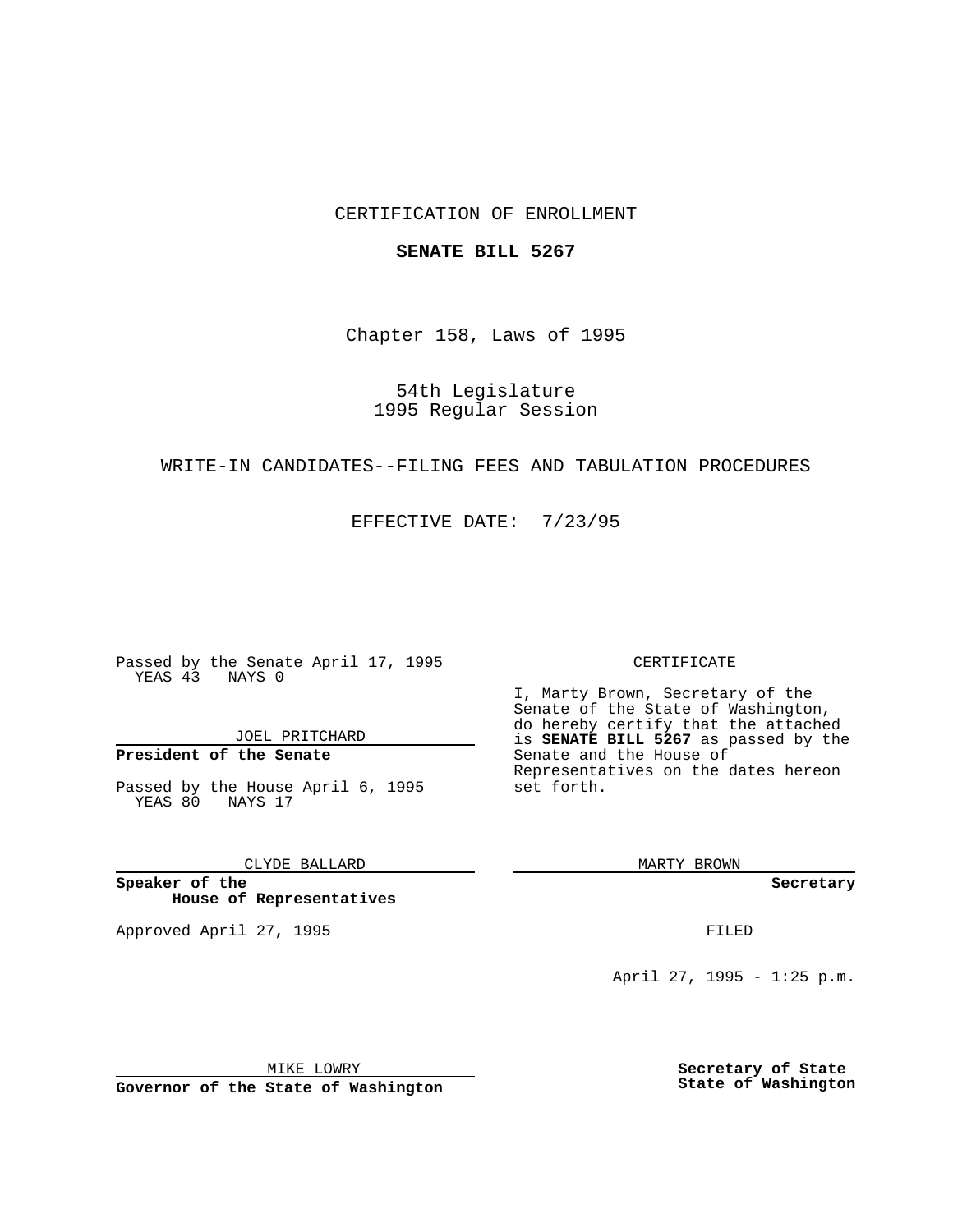# **SENATE BILL 5267** \_\_\_\_\_\_\_\_\_\_\_\_\_\_\_\_\_\_\_\_\_\_\_\_\_\_\_\_\_\_\_\_\_\_\_\_\_\_\_\_\_\_\_\_\_\_\_

\_\_\_\_\_\_\_\_\_\_\_\_\_\_\_\_\_\_\_\_\_\_\_\_\_\_\_\_\_\_\_\_\_\_\_\_\_\_\_\_\_\_\_\_\_\_\_

### AS AMENDED BY THE HOUSE

Passed Legislature - 1995 Regular Session

**State of Washington 54th Legislature 1995 Regular Session By** Senators Sheldon, Haugen and Wood

Read first time 01/17/95. Referred to Committee on Government Operations.

 AN ACT Relating to write-in candidates; amending RCW 29.04.180 and 29.51.170; and recodifying RCW 29.51.170.

BE IT ENACTED BY THE LEGISLATURE OF THE STATE OF WASHINGTON:

 **Sec. 1.** RCW 29.04.180 and 1990 c 59 s 100 are each amended to read as follows:

 Any person who desires to be a write-in candidate and have such votes counted at a primary or election may, if the jurisdiction of the office sought is entirely within one county, file a declaration of candidacy with the county auditor not later than the day before the primary or election. If the jurisdiction of the office sought encompasses more than one county the declaration of candidacy shall be filed with the secretary of state not later than the day before the primary or election. Declarations of candidacy for write-in candidates 14 must be accompanied by a filing fee in the same manner as required of other candidates filing for the office as provided in RCW 29.15.050.

 Votes cast for write-in candidates who have filed such declarations of candidacy and write-in votes for persons appointed by political parties pursuant to RCW 29.18.160 need only specify the name of the candidate in the appropriate location on the ballot in order to be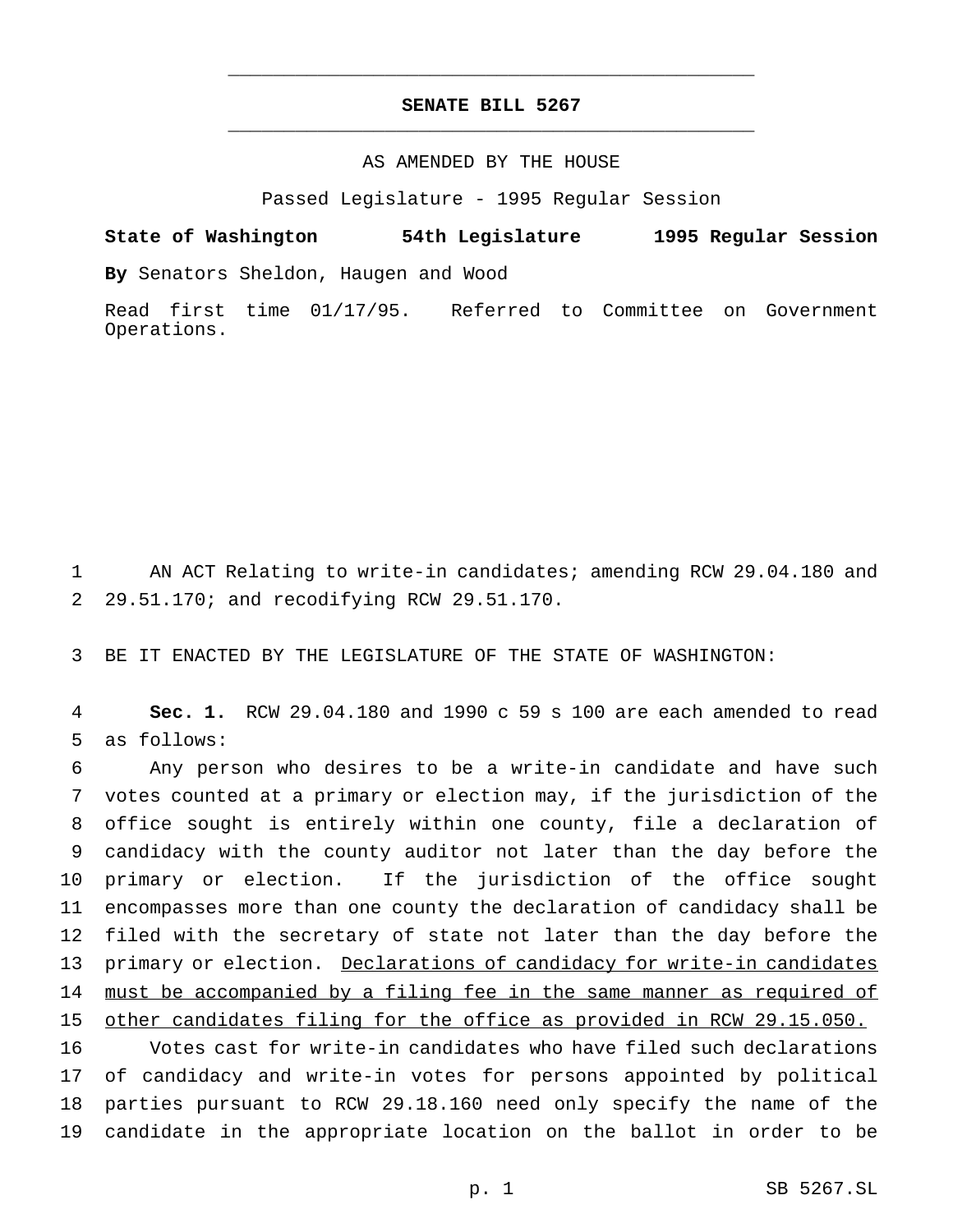counted. Write-in votes cast for any other candidate, in order to be counted, must designate the office sought and position number or political party, if applicable.

No person may file as a write-in candidate where:

 (1) At a general election, the person attempting to file either filed as a write-in candidate for the same office at the preceding primary or the person's name appeared on the ballot for the same office at the preceding primary;

 (2) The person attempting to file as a write-in candidate has already filed a valid write-in declaration for that primary or election, unless one or the other of the two filings is for the office 12 of precinct committeeperson;

 (3) The name of the person attempting to file already appears on the ballot as a candidate for another office, unless one of the two offices for which he or she is a candidate is precinct committeeperson. The declaration of candidacy shall be similar to that required by RCW 29.15.010. No write-in candidate filing under RCW 29.04.180 may be included in any voter's pamphlet produced under chapter 29.80 RCW unless that candidate qualifies to have his or her name printed on the general election ballot. The legislative authority of any jurisdiction producing a local voter's pamphlet under chapter 29.81A RCW may provide, by ordinance, for the inclusion of write-in candidates in such pamphlets.

 **Sec. 2.** RCW 29.51.170 and 1988 c 181 s 5 are each amended to read as follows:

 For any office at any election or primary, any voter may write in on the ballot the name of any person for an office who has filed as a write-in candidate for the office in the manner provided by RCW 29.04.180 and such vote shall be counted the same as if the name had been printed on the ballot and marked by the voter. No write-in vote made for any person who has not filed a declaration of candidacy pursuant to RCW 29.04.180 is valid if that person filed for the same office, either as a regular candidate or a write-in candidate, at the preceding primary. Any abbreviation used to designate office, position, or political party shall be accepted if the canvassing board can determine, to their satisfaction, the voter's intent.